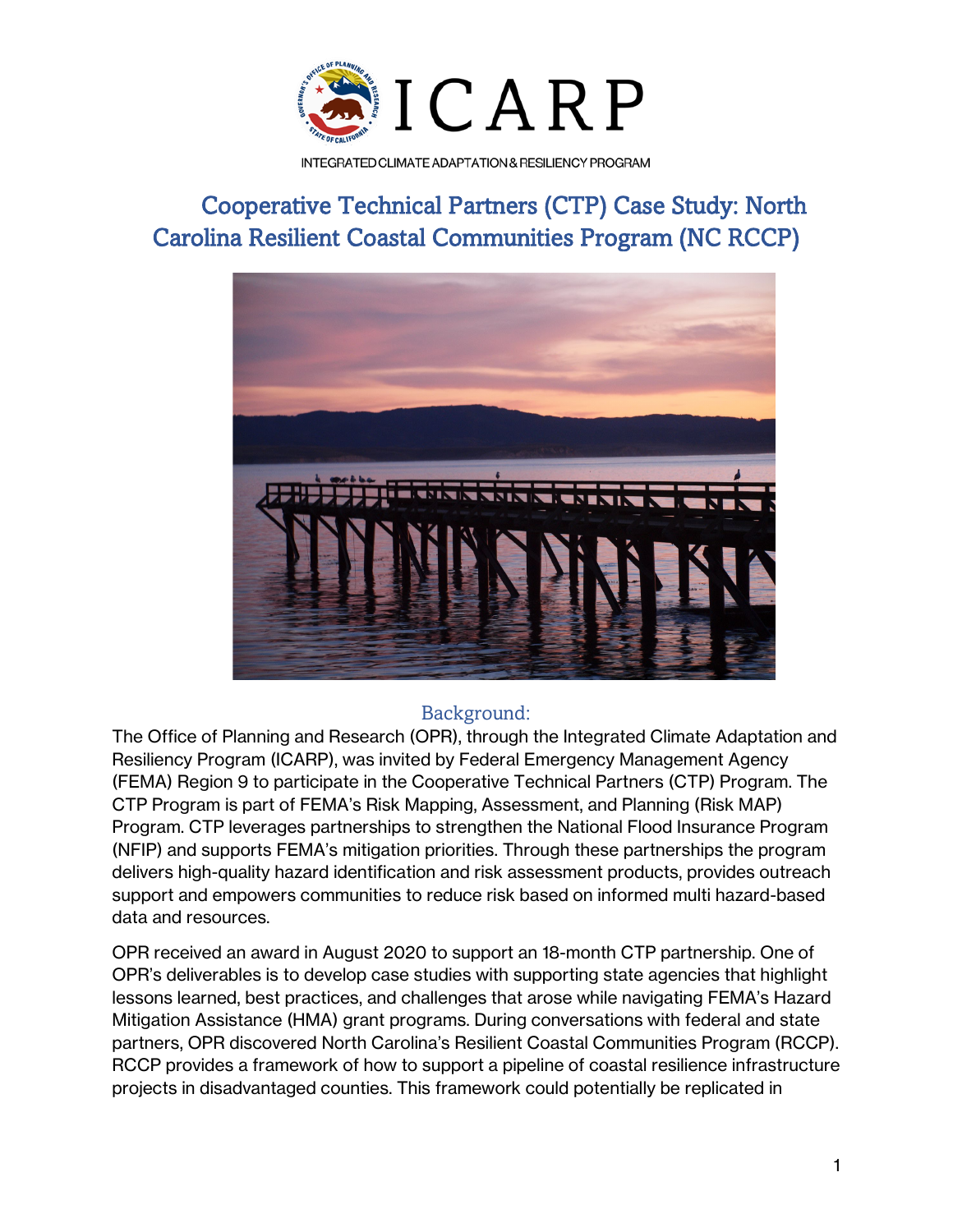

INTEGRATED CLIMATE ADAPTATION & RESILIENCY PROGRAM California to demonstrate how to develop a funding program that supports a pipeline of hazard mitigation projects that can leverage federal funding streams.

While supporting state partners in navigating FEMA HMA funding, OPR identified potential technical and administrative barriers applicants may face when applying for competitive federal grant programs. Applicants with shovel-ready projects tend to be better equipped to navigate federal funding, as application timelines tend to move quickly. "Shovel-ready" describes projects that are at an advanced stage of development, where construction can begin soon. These projects have completed thorough project planning, engineering, and design phases. Shovel-ready projects are awaiting funding to begin project implementation. As the availability of shovel-ready projects is limited, OPR was interested in learning more about the NC RCCP as a model for how to develop a pipeline of shovel-ready hazard mitigation projects.

This case study provides an overview of the NC RCCP and applicant requirements. This program supports 20 disadvantaged counties in North Carolina in building resilience against coastal hazards by providing funding to support project identification, vulnerability assessments, and project design and implementation. This case study serves as a resource for other states on how to develop funding programs that can support hazard mitigation projects from the first inception of the project through project implementation. Takeaways from the RCCP will inform work in OPR's CTP FY21 grant to help align state funding programs with FEMA HMA eligibility.

For more information on OPR's work to support a pipeline of hazard mitigation projects that can potentially leverage FEMA HMA funding, see the Mitigation Project Pipeline Case Study.

### Overview of NC Resiliency Program:

The North Carolina Division of Coastal Management's (DCM) Resilient Coastal Communities Program (RCCP) aims to provide technical and capacity building support to advance coastal resilience efforts across North Carolina's 20 coastal counties. Following a series of destructive hurricanes in 2019, the NC State Legislature and the National Fish and Wildlife Foundation (NFWF) allocated funding for coastal resilience planning to support community-driven projects and adaptation



planning to support long-term resilience. Selected communities receive direct technical assistance to complete a community engagement process, risk and vulnerability assessment, and develop an online resilience project portfolio.

#### **Program Goals:**

• Address barriers to coastal resilience in North Carolina at the local level, such as limited capacity, economic constraints, and social inequities.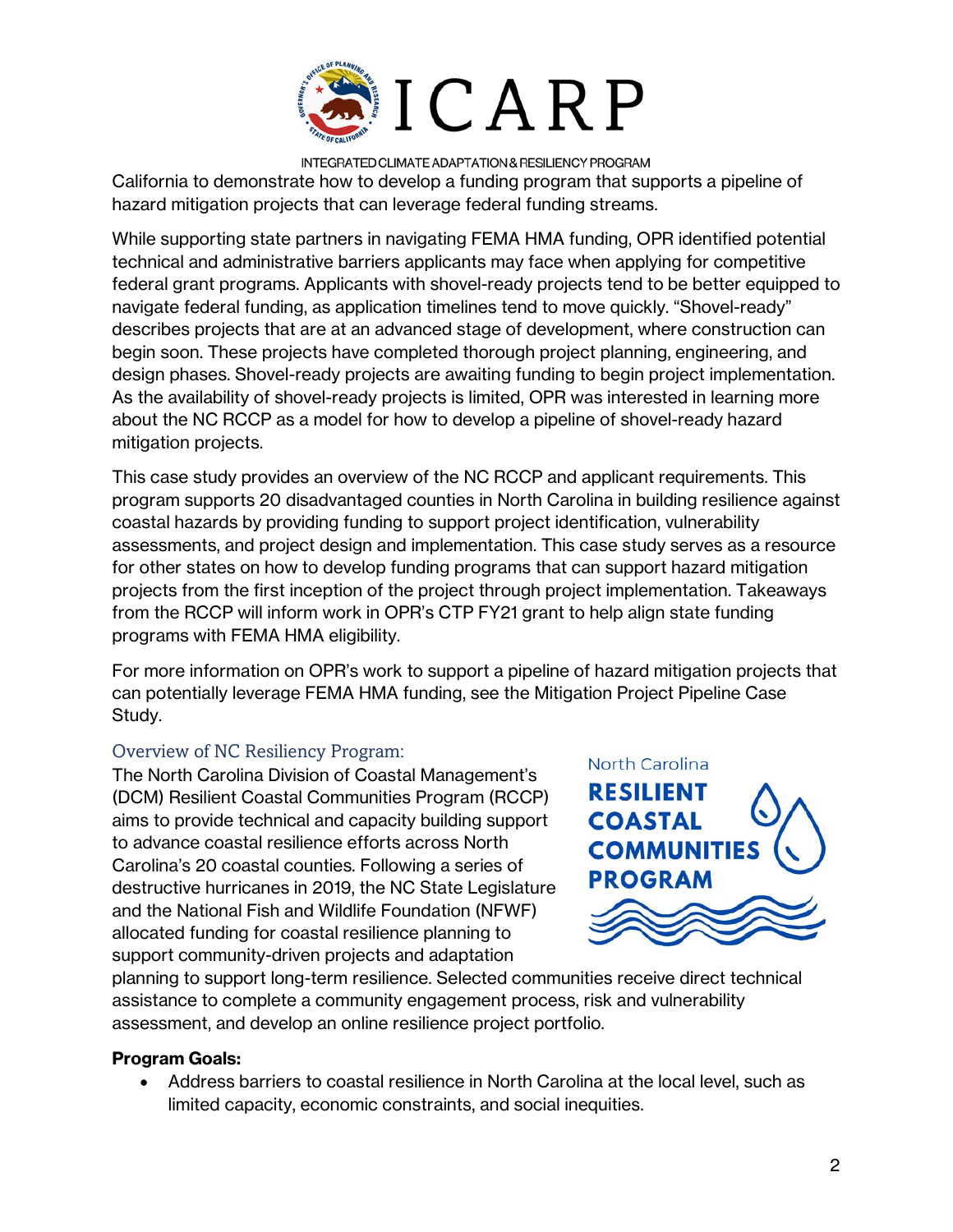

INTEGRATED CLIMATE ADAPTATION & RESILIENCY PROGRAM

- Assist communities in drafting risk and vulnerability assessments, including consideration of future and developing portfolios of well-planned and prioritized projects.
- Advance coastal resilience projects to "shovel-ready" status, or ready for implementation.
- Provide funding for project implementation and link to additional funding streams.

## Program Significance:

As climate change continues to accelerate the impact of natural disasters, it is critical that federal and state governments provide vulnerable communities with the resources to better plan, prepare, and mitigate future hazards. RCCP is identified as a key priority in North Carolina's Climate Risk Assessment and Resilience Plan to build climate change resiliency, while promoting sustainability and economic growth. North Carolina, through RCCP, provides capacity building and planning support to vulnerable coastal communities. Through this effort, North Carolina is developing a pipeline of shovel-ready hazard mitigation projects that are better suited to leverage federal mitigation funding. RCCP aims to support disadvantaged communities by providing direct technical assistance to support community engagement, a risk and vulnerability assessment, and development of a resilience project portfolio.

Through CTP, OPR is developing a pipeline of California-supported hazard mitigation projects that can potentially leverage HMA funding. OPR is partnering with state agencies to identify hazard mitigation projects that incorporate nature-based solutions (NBS) and provide environmental and social co-benefits. FEMA defines NBS as sustainable planning, design, environmental management, and engineering practices that weave natural features or processes into the built environment to promote adaptation and resilience. As discussed below, RCCP requires applicants to consider integration of NBS during Phase 2: Planning, Project Identification, and Prioritization. NBS is a key component of successful projects that were awarded in the inaugural year of FEMA's new pre-disaster funding program, the Building Resilient Infrastructure and Communities (BRIC) program. As OPR through CTP continues to partner with state agencies to identify mitigation projects for HMA funding, the RCCP is a framework that could be replicated in California to support the development of shovel-ready projects. The RCCP model also offers insight to California and other states on how to design funding programs that reduce vulnerabilities and builds climate resilience in the most disadvantaged communities.

## Program Framework:

Flooding is one of the most common and costly natural disasters. These disasters have catastrophic impacts on communities and local economies throughout the nation. Climate change intensifies the frequency and severity of floods and precipitation patterns. Smaller and disadvantaged communities with limited fiscal and administrative capacity are often at a disadvantage in accessing resources that support climate resilience planning and implementation. Climate resilience is the ability to prepare for, recover from, and adapt to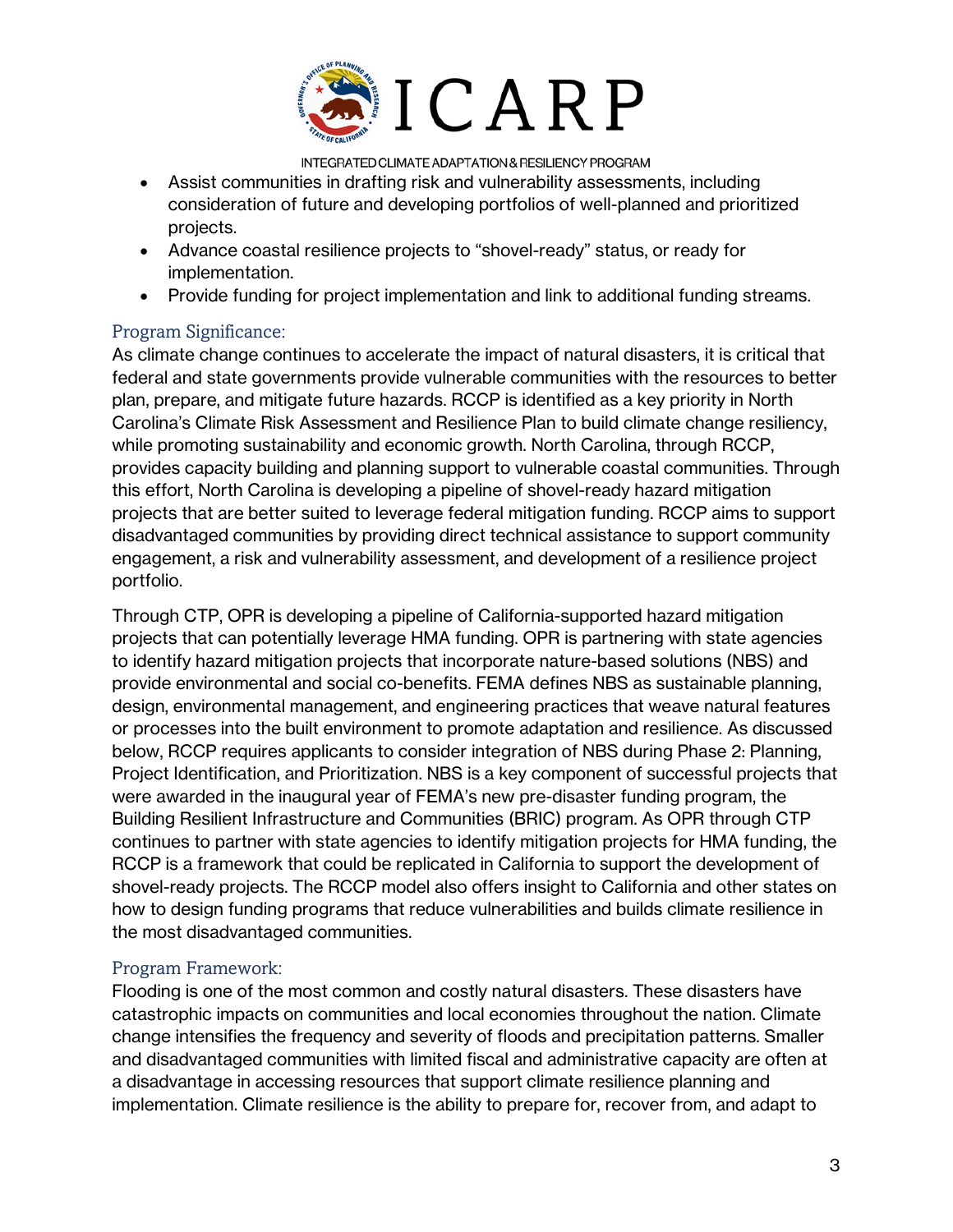

INTEGRATED CLIMATE ADAPTATION & RESILIENCY PROGRAM

natural hazards. Building climate resilience allows communities to mitigate the impacts of climate change and reduce risk to people, property, and the environment.

RCCP provides funding and technical assistance to support equitable and locally-driven coastal resilience planning and project implementation. RCCP provides a four-phased framework to support eligible counties and municipal governments.

## **Phase 1: Community Engagement; Risk & Vulnerability Assessment**

Complete a risk and vulnerability assessment, develop a community action team, and a public engagement strategy.

## **Phase 2: Planning, Project Identification, & Prioritization**

Community- and data-driven process to identify priority actions that can be taken to adapt to short- and long-term hazards. Communities that Hurricane Florence impacted are required to submit at least one nature-based solution; all other communities are encouraged to incorporate nature-based solutions.

## **Phase 3: Engineering & Design**

This phase is focused on engineering, design, and permitting of the prioritized projects. Applicants that successfully complete Phase 1 and 2 will be eligible for Phase 3 funding.

### **Phase 4: Project Implementation**

Applicants that complete Phases 1-3 are eligible for funding to support the implementation of a shovel-ready project. All projects must incorporate a naturebased solution/component.

In Spring 2021, North Carolina (DCM) awarded \$675,000 in grants to 25 communities for Phases 1 and 2. Applicants are currently in the process of finalizing deliverables for Phase 1 and 2. Phase 3 funding applications is anticipated to open in Spring 2022.

All RCCP awardees are required to complete the following deliverables at the end of their grant period:

### **Risk & Vulnerability Assessment Report:**

This report will include qualitative and quantitative data from the risk and vulnerability assessments performed to help evaluate the vulnerability of critical assets, natural infrastructure, and vulnerable populations to natural hazards.

## **Project Portfolio:**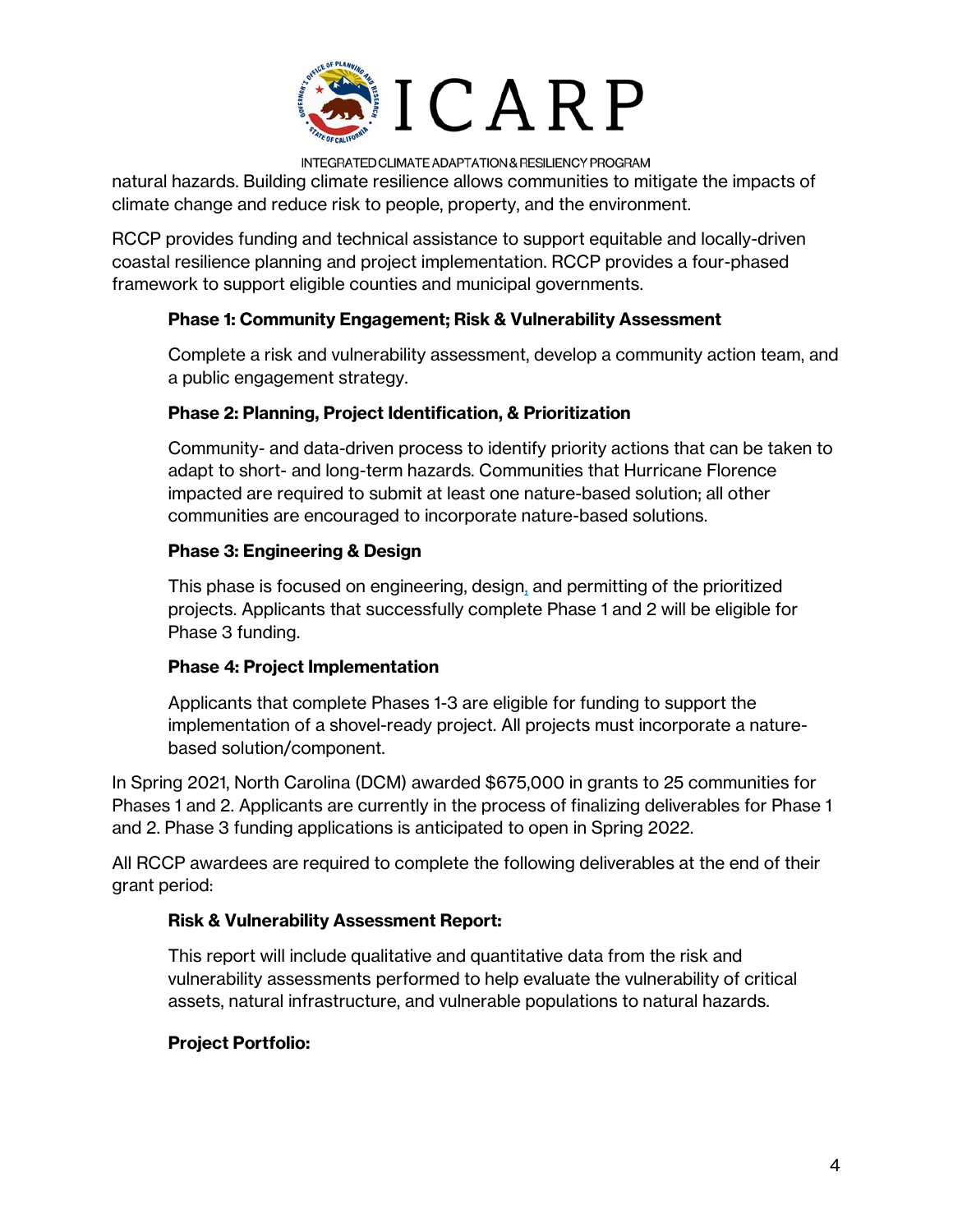

INTEGRATED CLIMATE ADAPTATION & RESILIENCY PROGRAM This portfolio will outline different pathways to reduce exposure, sensitivity, and increase adaptative capacity to flooding and other hazards. A combination of nonstructural, hybrid, and structural approaches should be considered.

#### Engagement Process:

North Carolina DCM, in partnership with The Nature Conservancy (TNC), National Fish and Wildlife Foundation (NFWF), National Oceanic and Atmospheric Administration (NOAA), and North Carolina Sea Grant developed a program handbook to provide guidance to contractors and local governments completing Phases 1 and 2 of the RCCP. The handbook provides insight on program requirements, important existing data, tools, and resources.

### Funding Source:

This program is funded through the N.C. State Legislature and a grant from NFWF.

## Opportunities:

While selected applicants are still in the early phases of RCCP, lessons learned from successful applicants will be insightful for other states and local partners that want to develop funding programs to support disadvantaged communities in building resilience to natural hazards.

## Replicability:

The NC RCCP framework is a model that other states and agencies can replicate to provide capacity building support to develop shovel-ready mitigation projects. In California, there are programs that provide disadvantaged communities with capacity building support and technical assistance, both of which are necessary to build climate resilience and apply for competitive funding opportunities. However, there are not many programs that fund a pipeline of shovel-ready, hazard mitigation projects, as the RCCP does.

One unique funding program in California is the BOOST program administered by the Institute for Local Government (ILG), in partnership with the Strategic Growth Council (SGC). The BOOST program provides technical assistance to disadvantaged communities across the state to address the impacts of climate change. In the first BOOST round, ILG identified ten cities and two regions to receive technical assistance. While each applicant had varying needs, some of the capacity support ILG and SGC provided included: grant writing assistance, project development guidance, climate action, resilience planning, and communications support. The BOOST program closely resembles the capacity building support provided in Phases 1-2 of the RCCP. There is a significant need to increase capacity and technical assistance through all stages of project development, as disadvantaged communities need support to guide them through project implementation to apply for competitive funding programs.

To leverage federal funding, communities must be well positioned to apply for competitive grant programs, such as BRIC and HMGP. BOOST is one potential program OPR could partner with through CTP to provide education and outreach on FEMA HMA funding